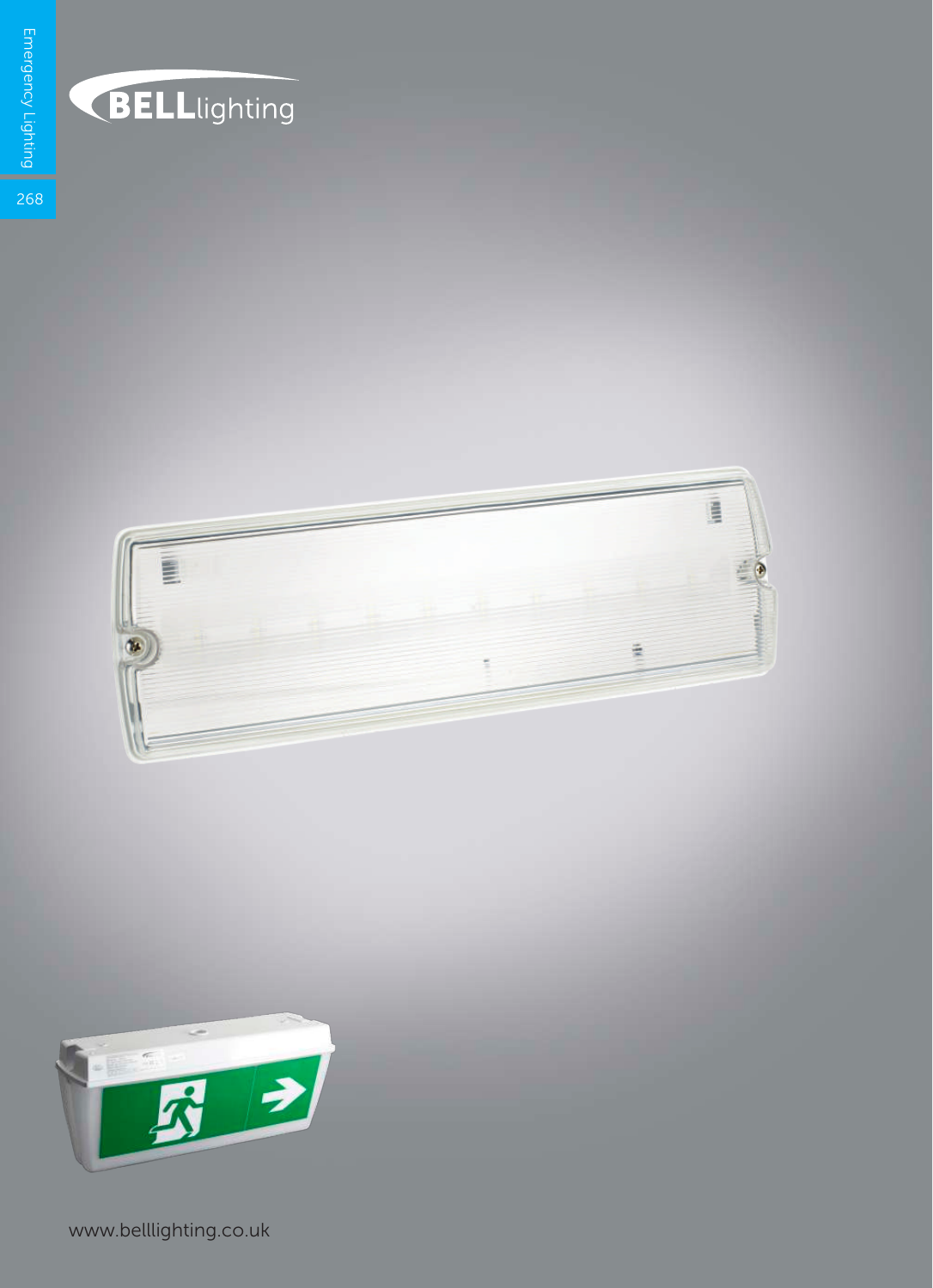269

## **Spectrum**

## LED Emergency Bulkhead / Recessed

Our most popular emergency bulkhead, the 3.3W IP65 bulkhead has a low-profile design and is suitable for both internal & external use. The optional exit blade accessory transforms this Emergency Bulkhead into an IP65 Exit Blade.

- 3.3W IP65 Bulkhead
- ∞ Low profile slim design
- ∞ Long life
- ∞ Low maintenance
- ∞ Includes full set of New Legends
- ∞ Old Legends also available
- ∞ Internal/external use
- ∞ Viewing distance 25M
- ∞ Daylight 6500K
- ∞ 20mm Conduit entry
- Hinged Gear Tray for easy install
- ∞ Tool-Free termination
- ∞ Self Test version available
- ∞ 09046 Exit Blade Accessory available, when fitted this adapts 3.3W Bulkheads in to cost effective IP65 Exit Blades.





When used with Semi Recessing Kit (09041)

Ceiling Mounted Fitting



Recessed Fitting

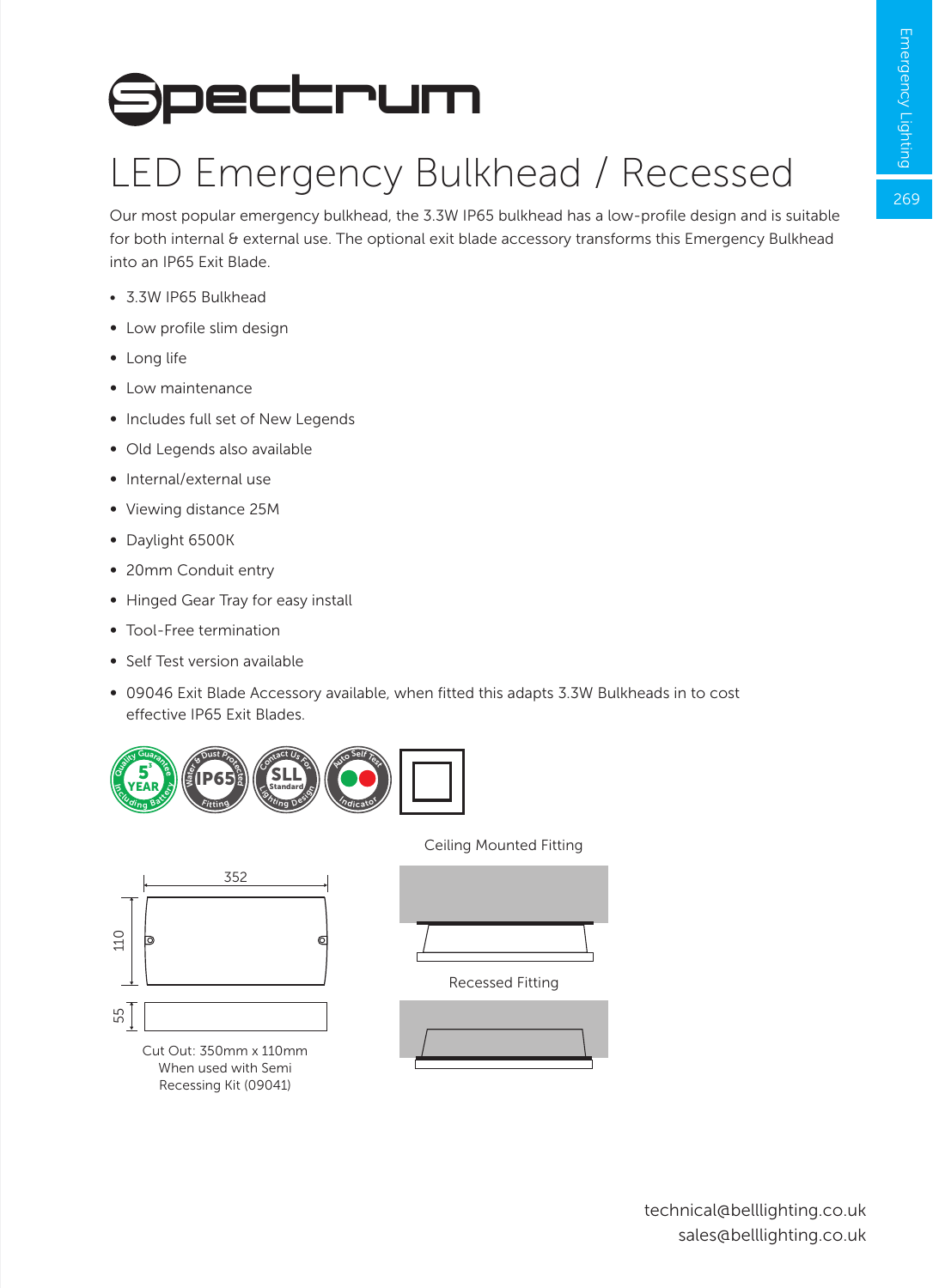

## LED Emergency Bulkhead / Recessed



Includes all New (ISO) Legends



09043 Old (Euro) Legends Kit

| <b>Technical Specification</b> |                          |                                                                                                         |       |     |       |
|--------------------------------|--------------------------|---------------------------------------------------------------------------------------------------------|-------|-----|-------|
| Construction                   |                          | Polycarbonate                                                                                           |       |     |       |
| LED Chip                       |                          | Samsung                                                                                                 |       |     |       |
| IP Rating                      |                          | <b>IP65</b>                                                                                             |       |     |       |
| Operating Temp                 |                          | $-5^{\circ}$ C to $+35^{\circ}$ C                                                                       |       |     |       |
| Input Voltage                  |                          | $220 - 240V$                                                                                            |       |     |       |
| Power Factor                   |                          | > 0.9                                                                                                   |       |     |       |
| Battery                        |                          | LiFePO4                                                                                                 |       |     |       |
|                                |                          |                                                                                                         |       |     |       |
| Code                           | W                        | Description                                                                                             | Temp  | Lm  | Hours |
| 09040                          | 3.3                      | LED Emergency Bulkhead IP65. Maintained/Non Maintained<br>Includes set of 4 New Legends                 | 6500K | 190 | 25000 |
| 09091                          | 3.3                      | LED Emergency Bulkhead IP65. Maintained/Non Maintained<br>Includes set of 4 New Legends. Auto Self Test | 6500K | 190 | 25000 |
| 09041                          | $\overline{\phantom{a}}$ | Semi Recessing Kit for LED Emergency Bulkhead                                                           |       |     |       |
| 09043                          | $\overline{\phantom{a}}$ | Old Legend Kit for Emergency Bulkhead (Set of 4)                                                        |       |     |       |
| 09046                          | $\overline{\phantom{0}}$ | <b>Exit Blade Accessory</b>                                                                             |       |     |       |

See end of Emergency Lighting section for spacing tables

Must be tested in line with the requirements of BS5266, failure to do so may effect battery life and warranty.